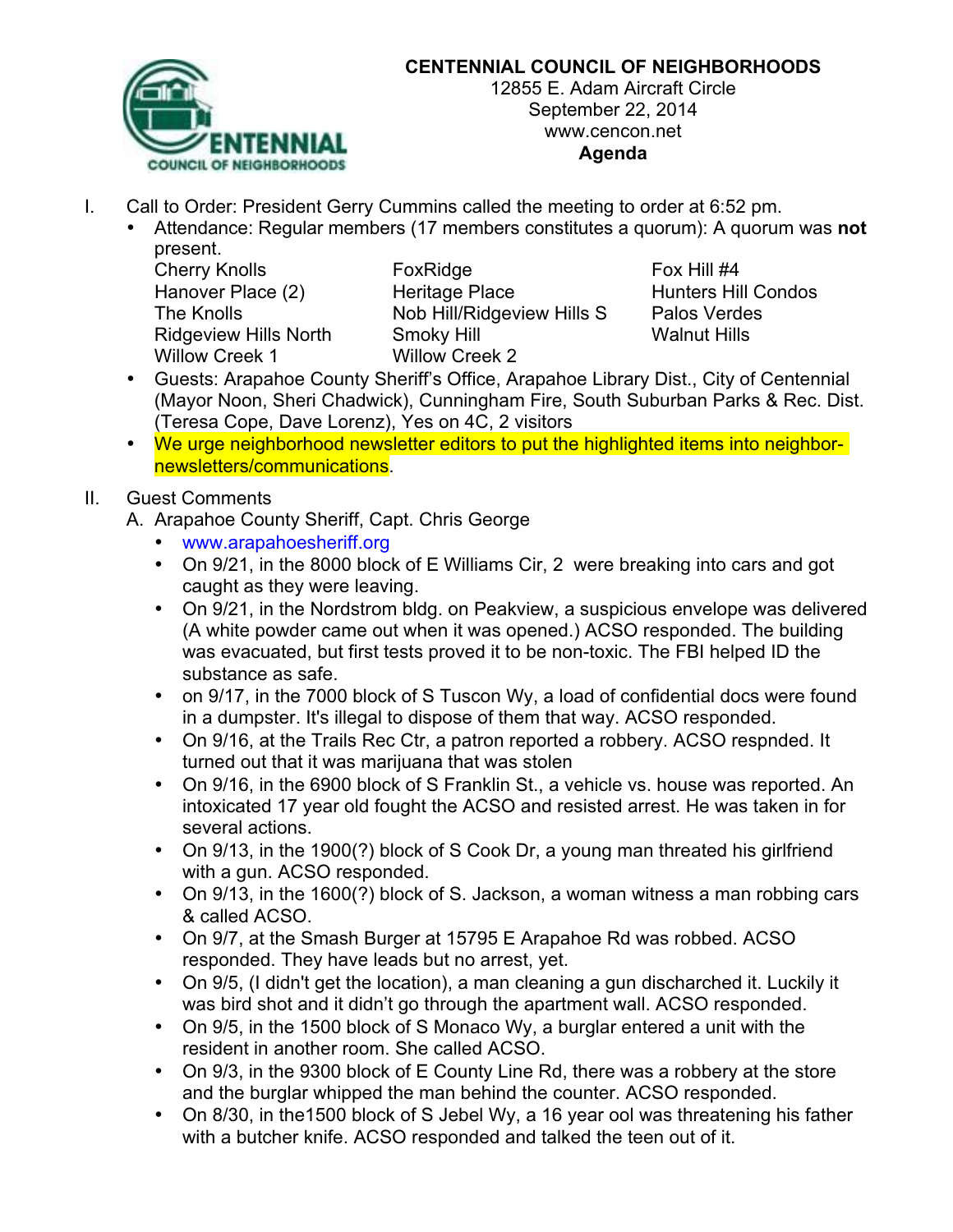- George reminded us about Drug Take Back Day on 27 Sept.
- George warnied of a scam. Supposedly the IRS is calling asking a person to wire money for back taxes.
- Doerr: I keep getting calls from people trying to sell things, I'm on Do Not Call list. What can I do? George: You have to check out the Attorney General's website for information.
- Cummins: Grayson Robinson has been hired by Denver Sheriff on a one year contract to help them get traighten out.
- B. Arapahoe Library District, Daisy Grice, Manager of Community Libraries
	- www.arapahoelibraries.org/
	- The new Sheridan Lib had its grand opening/ribbon cutting on 9/13. The community was invited to take part in special activities;, about 1,500 attended. Their meeting room honored a long-time Friends volunteer: the Thersa Dando Meeting Room.
	- Libraries Rock: Let's Celebrate, was a successful ALD-sponsored concert on 9/20 as part of Outside the Lines: a Celebration of Modern Libraries. It was held in Centennial Center Park with Centennial as a co-sponsor. Outside the Lines was celebrated nationally during the week of 9/14-20.
	- Author event: Meet Garth Stein, who will share his newest book, *A Sudden Light*, with the community on Thurs, Oct 9, 5:30-7:30 pm at the Sheraton Hotel, 7007 S. Clinton St., Greenwood Village. Stein will sign copies of his books from 5:30-6:30 pm, and will give a book talk from 6:30-7:30 pm. Tattered Cover will be selling Stein's books at the event, as well.
	- Oct. Author Open Houses:
		- $\overline{\circ}$  On Sat, Oct 4, 2 pm, there will be an Adult Author Open House at Southglenn Lib.
		- o On Sat, Oct 11, 2 pm, there will be a Teen Author Open House at Smoky Hill Lib.
		- o On Sat, Oct 11, 10 am, Smoky Hill Lib. will host an event where book experts share fall & winter holiday books, from the newest titles to favorite classics.
		- o Oct will also feature an all ages writing contest at all ALD libraries. Writers can pick up an entry form at all ALD branch libraries, or print off an entry form from our website.
	- Geek Out: A Fan Contest for Teens: Teens (ages 11-17) are invited to express their ultimate "fandom" by entering the Geek Out contest.
		- o Pick up an entry form from any Arapahoe library and submit their fan creation by 10/31.
		- $\circ$  Teens are encouraged to use library resources to research and create. The Create Spaces at Southglenn and Smoky Hill are available.
	- Castlewood Lib. is going solar, and inside lighting will be all LED.
	- Koelbel Lib. renovations started last week and will go through spring of next year.
- C. Arapahoe Park & Rec District, DeLos Searle, Asst. District Manager
	- www.aprd.org
	- Suhaka had 2 pieces emailed from Searle.
	- On Oct. 18, 10am-2pm, APRD will hold a Touch-a-Truck event at Spring Creek Park, 4001 S. Himalaya St. Everyone is invited is touch, crawl in, honk the horns of the trucks on display: big trucks, little trucks, emergency vehicles, and more. Event held rain or shine.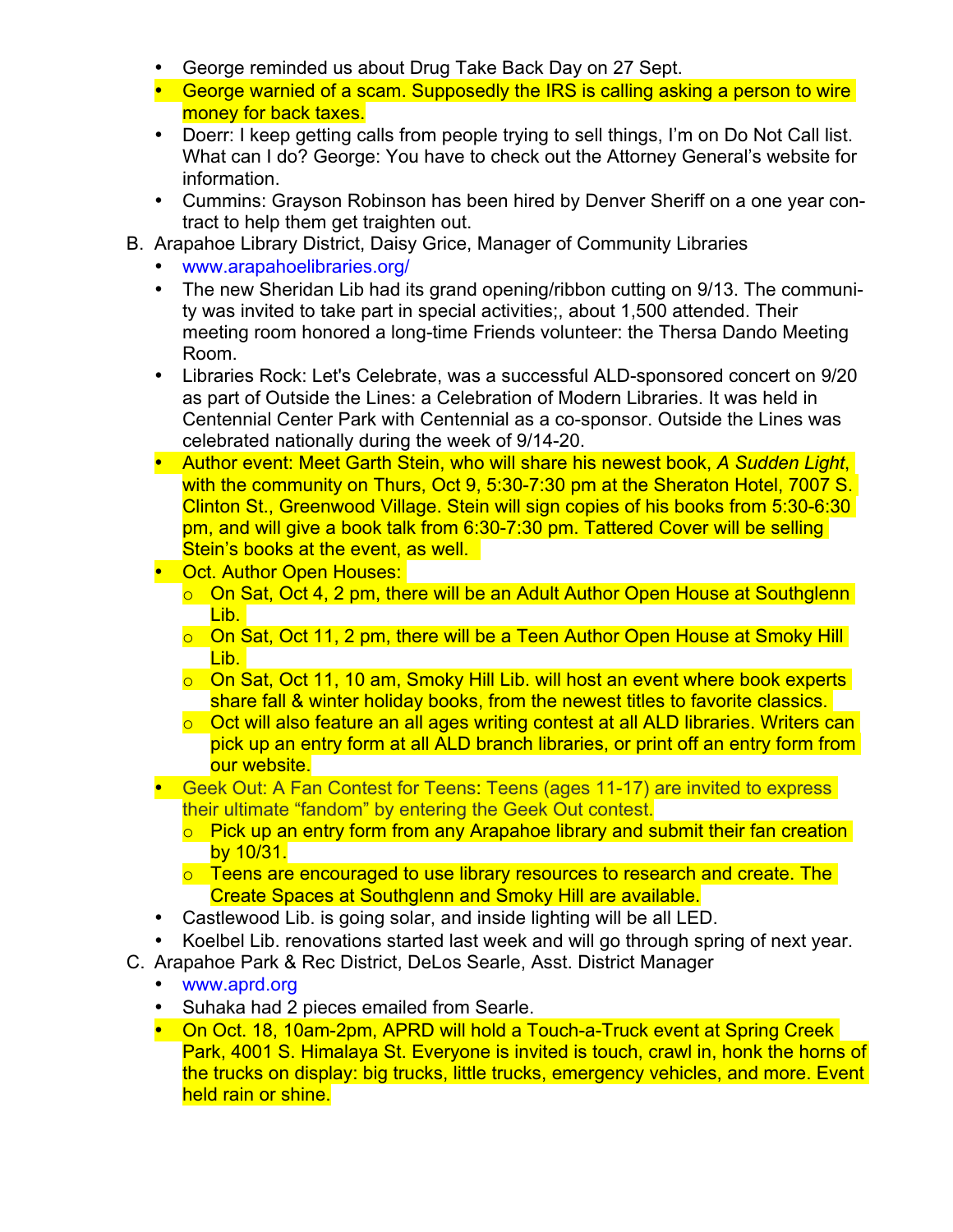- On Oct, 24, 4:30-6:30 pm, at Trails Leisure Pool, ALD will hold the Haunted Hallowe'en Swim. There'll be games, prizes and light refreshments for the whole family.
- D. Fire Districts: South Metro Fire, Chief Jerry Rhodes

www.cfpd.org, www.littletongov.org/fire, www.southmetro.org

Cunningham Fire: Very quiet year so far (not involved in any wildland fires)

- o Paul Hanley has resigned from the CFPD Board and Jeff Tasker was chosen to replace him
- o On 10/4, CFPD will hold their annual open house to emphasize Fire Prevention Week. It will held at Station #2, Smoky Hill & Buckley Rd., 9am-noon, and include a free pancake breakfast. There will be live and static displays.
- $\circ$  Sept. was Preparedness Month. An excellent resource to help a family "get prepared" is www.ready.gov. a family should have 72 hr. of supplies stored and plans made for being comfortable without electricity.

o CFPD is currently working on its 2015 budget. It's being held to the 2007 level. Littleton Fire:

- o Western Welcome Week was a huge success, great turnout.
- $\circ$  LFD is hiring 6 new firefighters. They'll be going to class.
- o A new engine has been delivered and another one is coming in Nov. also
- o The new Quick Car Program is proving extremely successful...improving response times and keeping larger apparatus available for high priority 911 calls with good fuel savings,.
- o A Care Car Project (Physician Assistant Car) will launch 10/1.
- o The Long-Term Strategic Plan is underway with anticipated completion date of 12/14
- o The ISO evaluation should begin in Nov.
- South Metro Fire:
	- o Assistant Chief of Operations Bill Potts started 9/14.
	- $\circ$  Plans to rebuild Station 31 at Orchard & Havana are underway. A community meeting was held 9/9 at Greenwood Village City Council Chambers. This station is in Greenwood Village but serves Centennial as well. Plans still have to be approved by the Greenwood Village Planning Commission and the Council.
	- o SM is in the process of planning the 2015 budget. Revenues came in lower than expected. We had planned for a 3% increase and only ended up with 1.29% .
	- o Metcom will begin dispatching for Englewood Fire, Bennett Fire & Sable Altura Fire by the end of the year.

There was a large active shooter training at Park Meadows mall yesterday, 9/21. Schlatter: Who played the bad guys? Rhodes: We've been using ex-military & SEALS to give our boys a bigger challenge.

E. South Suburban Park & Rec District, Dave Lorenz, Exec. Director & Teresa Cope, Communications Director

www.SSPR.org

Dave Lorenz:

o spoke about capital projects in Centennial: Centennial Link Trail is just being completed (section by Georgetown Village will be the final piece); Arapaho Park irrigation was completed last year; the Walnut Hills tennis courts were reuilt (lined for pickle ball aslo); SSPRD just bid Willow Creek Park for new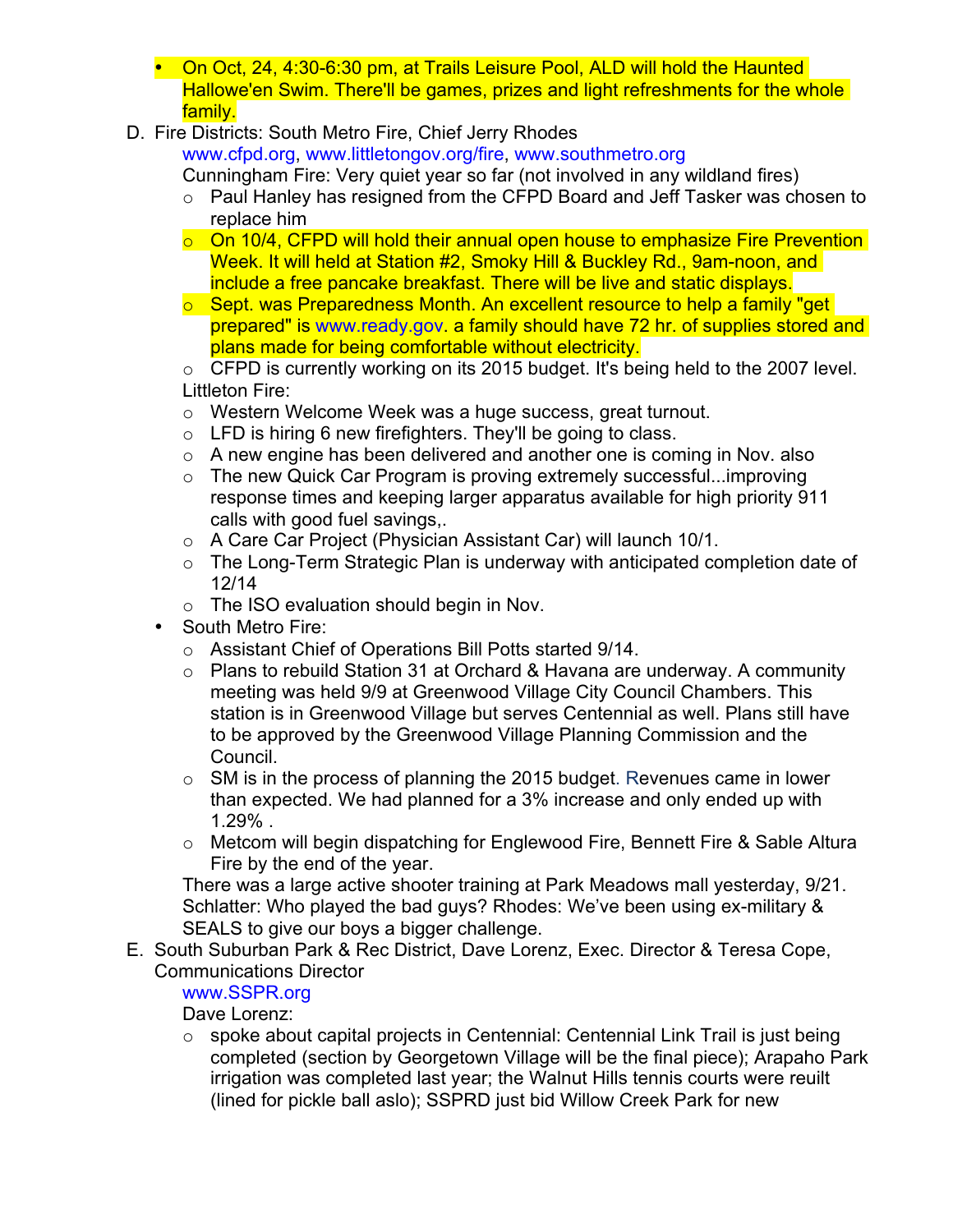playground, trail, & other things. He thanked ArapCo Open Space & the City of Cent for funding.

 $\circ$  The Gold Medal Committee recommended that the district needed to consider a mill levy increase for maintenance & operations. He distributed a document titled "Budget Overview of South Suburban's Expenses & Revenues".

Jim Ryan is the co-chair for the www.yeson4c.com committee. Tax revenues have been flat for seveal yrs. Ballot issue 4C is for 2 mills, \$4 a month on a \$300K home. Over last 10 yrs, personnel numbers have dropped 10%.

Schlatter: The proposed assisted living center by Goodson Rec. Center, why did SSPRD Bd vote for it 4/1? Lorenz: It's still in its final planning stages, we were worried something less desirable could have come in.

Schlatter: We'd like a presentation on how neighborhoods can request something from SSPRD.

- F. City of Centennial
	- www.centennialcolorado.com
	- Sheri Chadwick:
		- o The Open Space Advisory Board is looking for applicants. Suhaka has a PDF of the application if you'd like a copy.
		- $\circ$  The last concert of the season will be next Sun., 9/28, free, 1pm. It's Brent Michaels of Poison, free concert, 1 pm. The Centennial Central Park Amphitheater has proven very popular in this it's first year.
		- o The Holiday Tree Lighting will be held on 11/22. It will feature choirs from several Centennial schools and a visit from Santa.
		- o USA Today named Cent 26th of the top 50 Best Places to Live in the US.
		- o *Money Magazine* has voted us #13 on their list Best Places to Live in US (population between 50K-300K)
		- $\circ$  The Council has funded another Centennial 101 to begin at the end of Jan. Applications will be accepted 11/17-12/3. There will probably will be another in the fall.
		- $\circ$  K. Seymour: What about the people who didn't make it into the first class, will they be given priority? Chadwick: Yes, but you must reapply.
	- Mayor Cathy Noon: Centennial is in the midst of its budget process. The Council just recently had it's second budget workshop.
- III. Election Procedures, Matt Crane, Arapahoe County Clerk
	- Crane showed an excellent slide show about elections & what will be happening this year. He strongly advised that voters register for Ballot Track; sign up on www.ArapahoeVotes.com
	- Be very careful about how you mark the ballot. Make no other marks than to join the 2 halves of the arrow together in **one solid line**. Anything different is kicked out of the vote counting machine as unreadable.
	- The vote center will have expanded times to be open: 11/1-4.
	- Prudhomme: Is there a mechanism to prevent people from voting in 2 places? Crane: whole state is now connected by a statewide poll book.
	- Schlatter: Why do unaffiliateds keep increasing? Crane: I think people who have been in parties are going unaffiliated; they're disappointed in their party.
	- Bain: Where does voter fraud stand now? Crane: Very few voter fraud cases are found guilty. Mail ballots are safer. Doesn't take much to commit voter fraud.
	- Prudhomme: What is the biggest loophole you see? Crane: wThe weak ID requirements. We should not be allowing a utility bill as ID.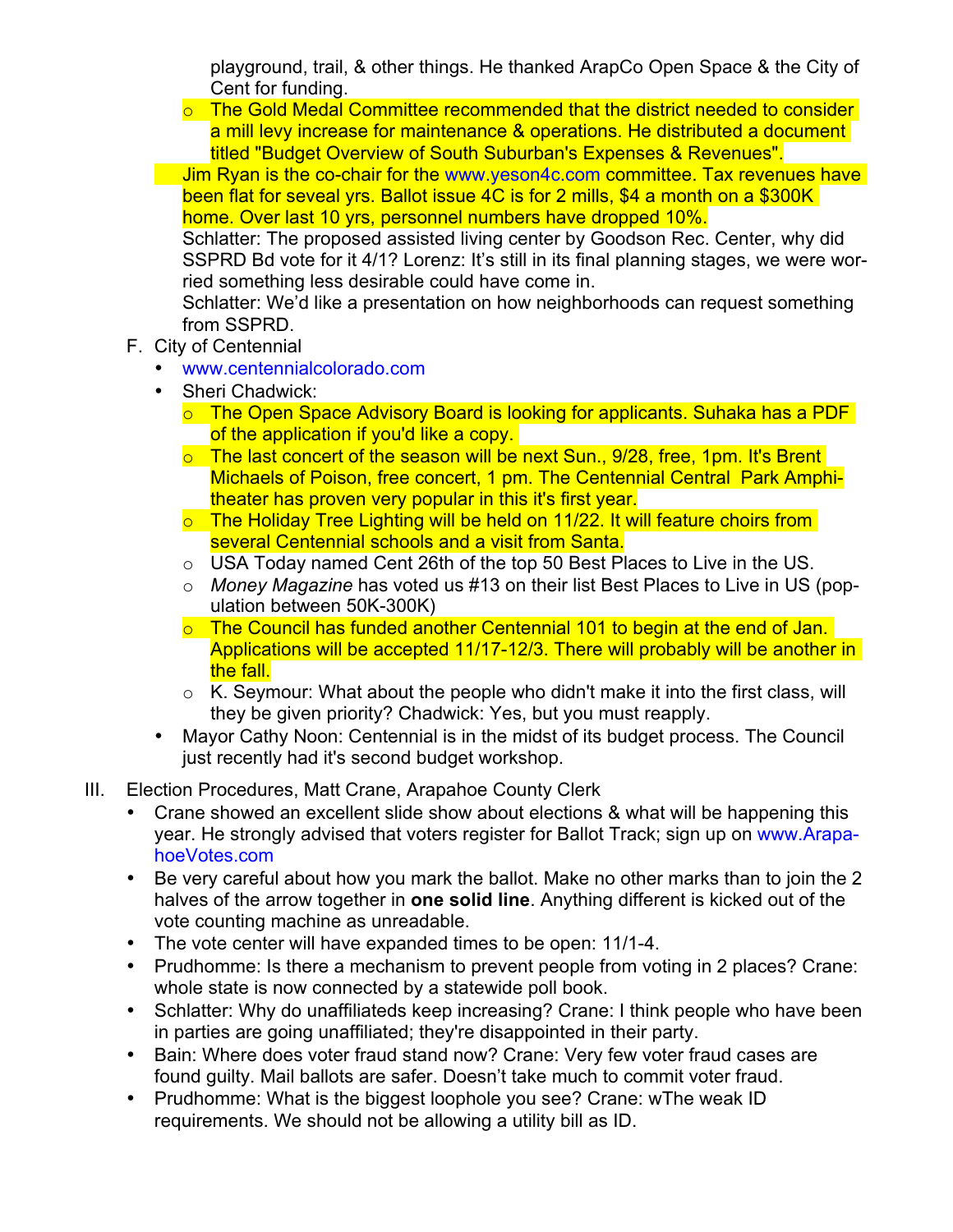- IV. CenCON Business
	- A. President's report, Gery Cummins
		- This meeting at Eagle Street was a first time here for a lot of members. Right now the city doesn't charge rent for non-profits to use it.
	- B. First Vice President/Memberhip, David Schlatter
		- Schlatter will talk with the few who have historically been involved who haven't renewed. Michael Prudhomme from the Knolls was here. (He paid the CenCON dues.
		- A new assoc that has inquired about CenCON was visiting tonight.
		- Schlatter will visit any assoc. that has an interest in our organization
		- It's very important for neighborhoods to join www.NextDoor.com.
	- C. Secretary, Andrea Suhaka
		- We will need to approve the June min., as we didn't have a quorum. The motion was made and seconded last month and they were approved unanimously tonight.
		- We again do not have a quorum to approve the Aug. minutes. A motion was made and seconded to approve them as emailed. (Doerr/Hastings) They will be approved next month.
	- D. Treasurer's report, Henry Blum
		- There were no expenses or income so there was no change from last month. CenCON has \$3,089.85 in the Wells Fargo Bank on Smoky Hill Rd.

\*\* Andrea Suhaka and Cathy Noon left the room after discussing the pot shot on Jordan Rd. in Aurora.

- Marijuana seems to bring down an area. Ask to see the plans and comment? (Open hours will be 8am-10pm) There will be an open house with tAurora City Councilman Roth at Valley Country Club, 6:30p, on 9/30.
- V. New Business: Doerr: Will soon consider our annual gift to Library (9 mtgs this year) next month.
- VI. 2<sup>nd</sup> Vice President, Plans, Ed Bain/Tammy Maurer (Comments will be a separate document along with these minutes.
	- Broadstone on Havana Site Plan, 7338 S. Havana St, (SE corner of Havana & Geddes): Alliance Residential Co. is proposing to develop a 335-unit luxury rental community on 8.04 acres. The buildings are a mixture of 3 & 4-story wood frame construc-tion with two, 2-tiered open parking structures plus surface parking spaces for a total of 510 spaces. The building footprint consists of 4 separate buildings & one clubhouse within Building #1. About 20% of the lot will be landscaped. A traffic study has been completed. (This is a density of 41 units/acre!!)
	- Dream Makers Landscape Site Plan, located at E. Fremont Ave. & S. Blackhawk St.: The proposal is for a new 9,225 sq.ft. 1-story office, showroom, & warehouse building for a landscape company
- VII. Adjourn: Cummins adjourned the meeting at 8:57pm.

Minutes respectfully submitted by Andrea Suhaka.

Please inform Andrea Suhaka at 303-770-0058 or standy@ecentral.com of changes in your CenCON Representative or Association President/Chair.

**Next Scheduled Meeting – October 27, 2014**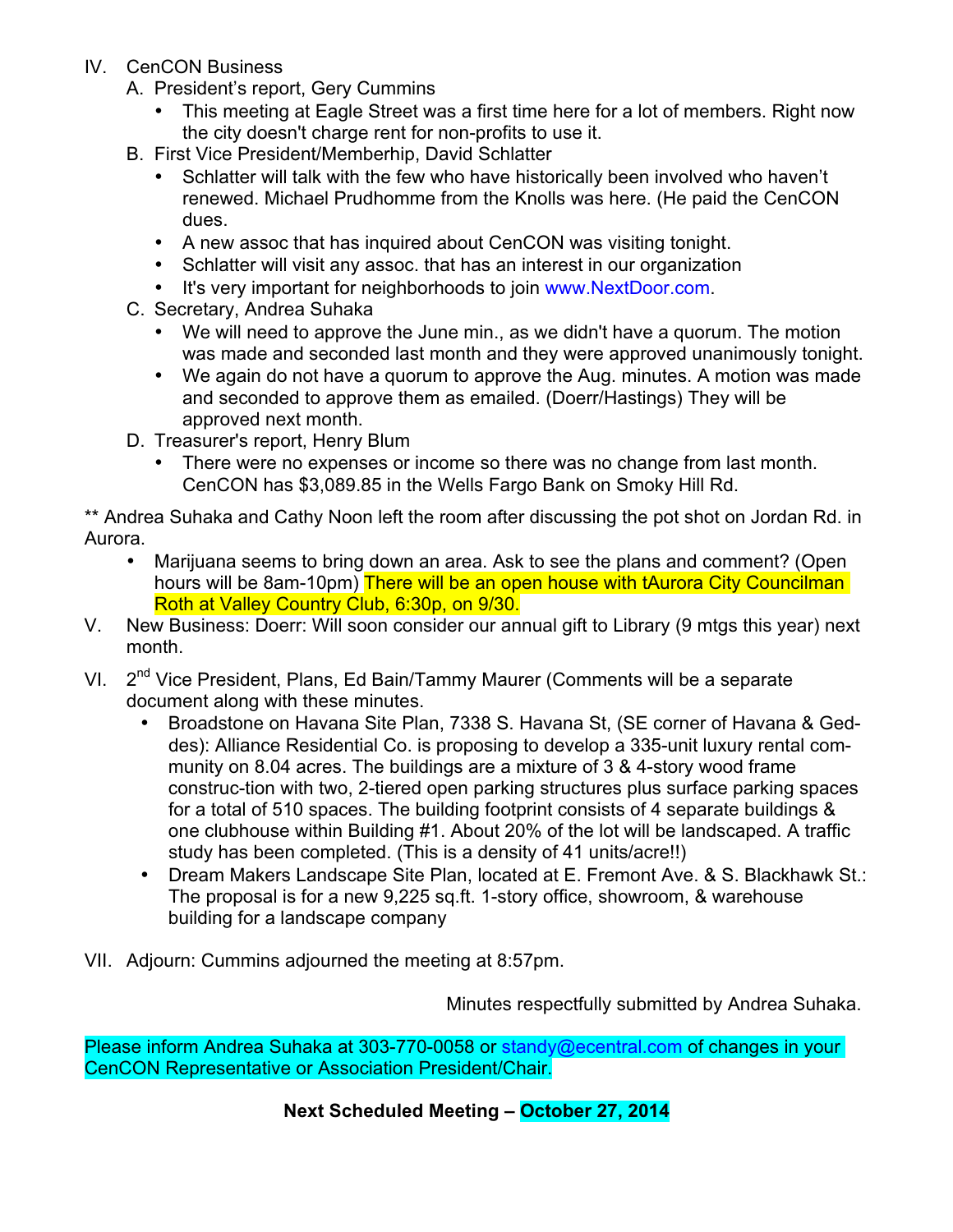

#### **CENCON MEETING –September 22, 2014 PLAN REVIEW SUBMITTALS AND COMMENTS**

### **Responses and Comments from City of Centennial**

### 1. **Broadstone on Havana Site Plan**

7338 S. Havana St, (SE corner of Havana & Geddes): Alliance Residential Co. is proposing to develop a 335-unit luxury rental community on 8.04 acres. The buildings are a mixture of 3 & 4-story wood frame construction with two, 2-tiered open parking structures plus surface parking spaces for a total of 510 spaces. The building footprint consists of 4 separate buildings & one clubhouse within Building #1. About 20% of the lot will be landscaped. A traffic study has been completed. (This is a density of 41 units/acre!!) •

Comments from CenCON (sent to City's Planning Dept.)

- a. CenCON concurs that Centennial needs more apartments and appreciates these would be high-end. High-end type development is great as there is the expectancy they will be well maintained.
- b. Proposed building aesthetics are pleasing
- c. This proposed residential development would be located within the airport influence area. E/W runways are within a mile. CenCON has thought that residential would not be within this area.
- d. No lighting plan was included with review, but lighting for development could impact airport. (CenCON had been told in the past that lights from other businesses do impact the airport as the lighting confuses the pilots.)
- e. CenCON does **not** see this land use as compatible with residential and was wondering if this is part of a sub-area plan that is/or will be developed.
- f. The building footprint takes up most of the land which only allows for small common areas on the outside of building. There are no play areas (This is a multi-family development.), and only one small area for dogs. The closest open space/park is Centennial Center Park; which is not near.
- g. This development does not lend itself to a walkable-type community. There are no bicycle routes to get to light rail or other activity centers. To get to the nearest grocery store, a person would need to take a bus; thus this creates a food desert. This development would be very isolated from other residents and activities. CenCON is wondering if the sub area plan would provide for future amenities in the area; such as a grocery store, dry cleaners, day care centers.
- h. CenCON is aware any type of development adds to the traffic congestion at the Arapahoe Rd/Havana intersection. It is our recommendation that the City look at having a development type in here that would generate the least amount of traffic.
- i. Access by fire trucks seems limited to interior of building as there is a garage bordering the interior of the lot. Hoses may reach from the streets, but neither a lift nor a fire truck could get access to the interior upper levels. Fire truck will be not able to gain access through garage. Fire hydrants shown on plans are at a distance from edge of curb; requiring two types of connections in an emergency. Off of Iola there is a 10' retaining wall. This may be problematic for fire access.
- j. Did not see any water quality (detention/retention) facilities on the plans.